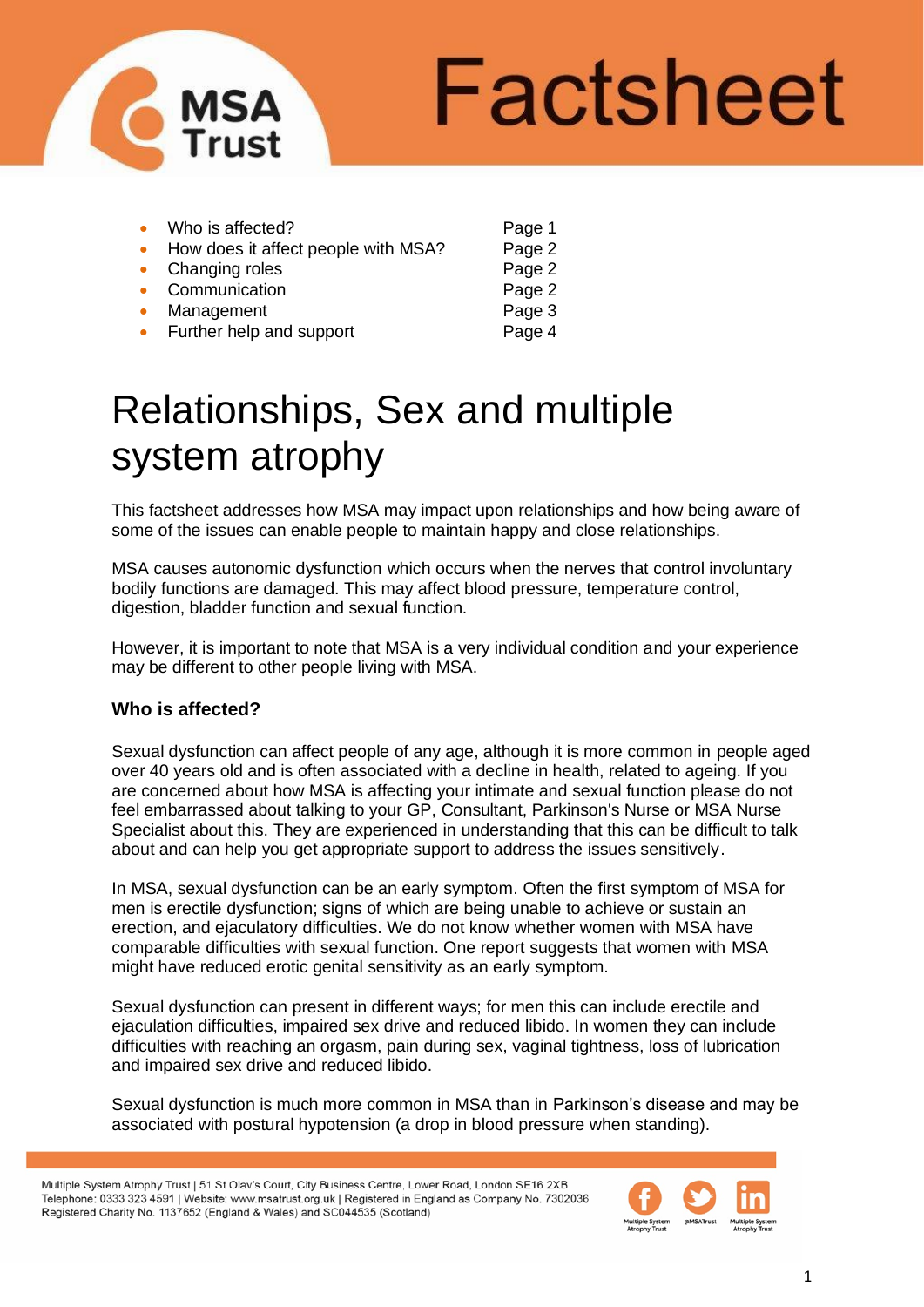A decrease in sex drive can be a normal sign of ageing and can vary from person to person. Some medications can also affect sex drive or sexual activity, so talk to your doctor about this.

#### **How does it affect people with MSA?**

A diagnosis of MSA may affect your intimate relationship with your partner, if you have one. It can take time for both of you to come to terms with the changes that MSA can bring and how the future you may have planned together has taken a different direction.

Any long-term illness or disability is likely to have an impact on even the healthiest of relationships. Sex is an important part of life for many people, so any problems you experience may influence your life. However, sexual problems can be overcome, or other forms of intimacy and togetherness can be found.

For some people, the enormity of their diagnosis can affect their whole emotional life, including their sex life, whilst for others the sexual side of their relationship may become less important. Some people find other shared activities and time spent together becomes more rewarding.

Anxiety, fear, tiredness and depression can all affect how one is feeling generally, and other medical conditions such as diabetes, heart disease or the menopause can also affect sexual function. Some medications can have a detrimental effect on sexual desire, so it is important to discuss these with your GP.

Fatigue can have a big impact on sexual desire, and you might feel you simply do not have the energy. This can sometimes be misinterpreted by a partner who may come to think that you are no longer interested in sex or intimacy. It is important to discuss these feelings. If tiredness is an issue try being intimate or having sex at a different time of the day, when you are less fatigued.

Physical intimacy is an important part of many relationships. Some symptoms may make it more difficult to be spontaneous, and as the condition progresses, the ability to maintain a sexual relationship may be affected, but touch is an essential part of being human and you can experience this, whatever your physical condition.

### **Changing Roles**

When your partner is also your main care provider, they may find it difficult to shift between the roles of carer and partner. You might also find it difficult to switch from being 'cared for' to partner. Completely separating caring activities from sexual or romantic activities can help.

You may both have issues with tiredness and may need to consider some help from care agencies or social services. There may also be tasks of a highly personal nature that get in the way of your relationship as a couple and that you would perhaps prefer paid carers to carry out. The physical and emotional aspects of being a carer can also affect energy levels and libido. Our Carers Guide contains more information on how carers can look after themselves and the person they are caring for.

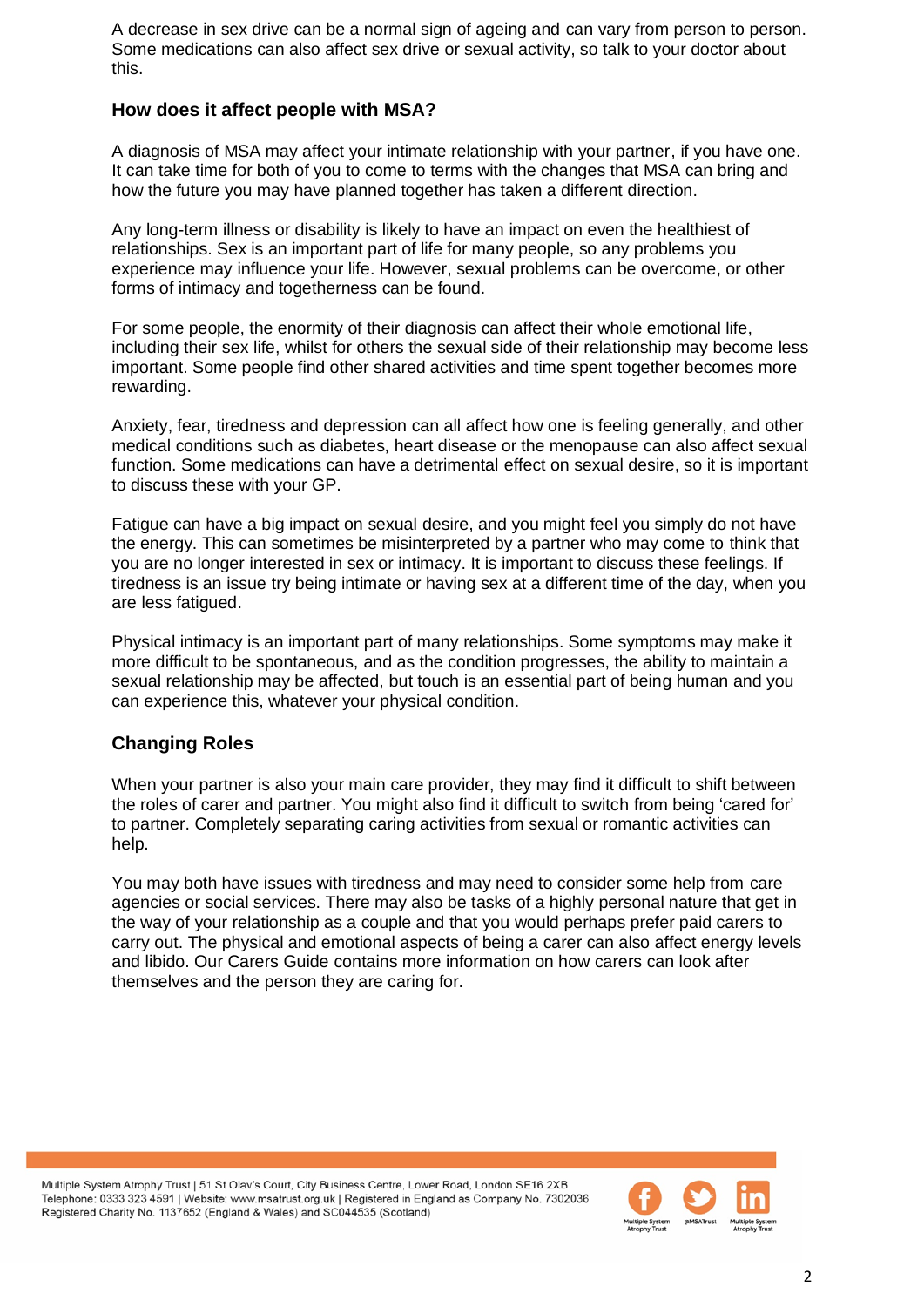# **Communication**

When one person in a relationship becomes unwell the dynamics of that partnership can change, leading sometimes to frustration, anger, guilt and blame. All these things can be softened by good communication and discussing each other's expectations. Above all, it is important to talk to your partner as they may be worrying about what the future holds. The best relationships are built on honest, open communication. Allow time to talk through your worries together, when you are not overtired or likely to be disturbed.

Once you have discussed each other's needs, keep this going. MSA can affect all types of communication – verbal, written, and facial expression, but it's important to keep talking as much as possible so you know what the other is thinking and you can understand one another so much better.

Body image may also be a concern, particularly if someone has a urinary catheter or PEG (feeding) tube. Often people are worried about dislodging these, but this is rarely the case as they are usually well secured. Your MSA Nurse Specialist can reassure you regarding these issues so do contact them if you have any questions.

Fear of incontinence during sexual activity may also have a negative impact, not only on self-esteem, but also on personal relationships. If you experience urinary incontinence certain drug treatments may be helpful, so discuss this with your specialist.

When you have an appointment with your specialist you might find it helpful to write down the issues you've been having, or any questions you want to ask. That way, if you do get nervous, you won't forget what you wanted to discuss.

### **Management**

Medication for problems with erectile functioning can be helpful for many people with MSA and can improve esteem, confidence and therefore quality of life.

Oral medications are taken by mouth as a tablet. There are four medications available, these are: sildenafil (Viagra), tadalafil (Cialis), vardenafil (Levitra) or avanafil (Spedra). They can be used to achieve and maintain an erection. Research has shown significant improvement in quality of sex life with these drugs. They work by increasing blood flow to the penis. However, they can reduce overall blood pressure so if you have postural hypotension you should make sure this is known before you are prescribed such medication. You and your partner can be advised on how to manage a drop in blood pressure if this happens.

Non-oral therapies include injections, urethral treatments (inserted into the tube in the penis) and topical creams (rubbed into the skin of the penis) as ways of delivering a pharmacological agent (medicine) into the penis to achieve an erection. These can be considered if taking a tablet doesn't work. A medication called alprostadil is available in various forms. Alprostadil can be given as a cream called Vitaros, as a urethral pellet called MUSE, or as injections called Caverject or Viridal. A specialist nurse or doctor can teach you and your partner how to use and administer these medications.

Finally, vacuum pumps can be used to encourage blood flow to the penis, causing an erection. These vacuum constriction devices consist of a cylinder and pump which are used to increase the size of the penis and a constriction ring is then placed around the base. Again, a specialist can advise on the use of a vacuum pump.

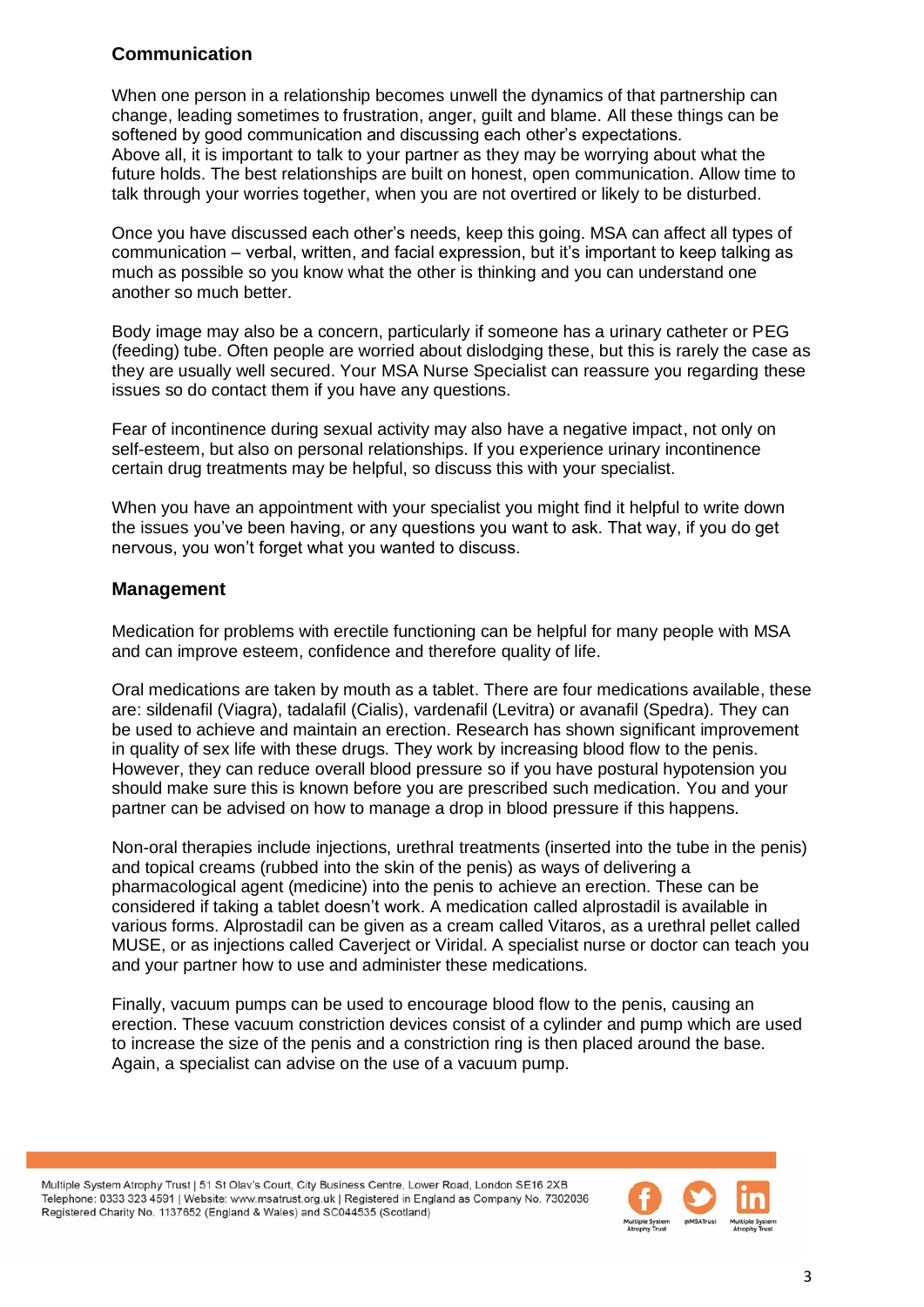**It is recommended that you see your GP or MSA Specialist for advice before starting on any treatment for sexual dysfunction.** Your doctor will undertake an individual assessment and consider factors such as other medications, side-effects and most appropriate treatment. They may refer you to a specialist sexual dysfunction clinic. They should also advise on things to look out for and actions that you should take for safety reasons, for example what to do if there is a drop in blood pressure after taking medication.

Although treatment for erectile dysfunction can be bought on the internet, these are often fake drugs and can cause side-effects.

Women may also experience sexual dysfunction, although there is less research and understanding of these in relation to MSA. Loss of sex drive, vaginal dryness and the menopause may impact upon sexual relations. Addressing fatigue (see our factsheet on 'Fatigue in MSA'), effective lubrication and altering positions for sex may all help. The use of medications for sexual dysfunction e.g. Viagra have never been properly studied in women. It is not known if these are safe or effective for use with women and therefore no medication has been licenced to treat sexual dysfunction in women with MSA.

Specialists working in sexual dysfunction clinics and services are experienced in working with both individuals and couples and are sensitive to the needs of people from varying cultures, backgrounds, sexual orientation and genders. Referrals to local services can be made by your GP, or in some cases by the Consultant you see for MSA.

### **Talking therapies**

Talking therapies is a term that covers psychological therapies that involve a person talking to a therapist about any problems or concerns they may be having. These include counselling, cognitive behavioural therapy (CBT), psychotherapy, family therapy, relationship counselling, and psychosexual therapy.

Many psychosexual therapists are also relationship therapists and can address both the practical problems you may be experiencing and help with any emotional or relationship difficulties. They can help people who are struggling to adapt to or communicate about their difficulties. Hospices also offer very good counselling services and are familiar with the types of issues that can affect people living with a long-term condition. Counselling on the NHS is often limited, but it is still worth asking your doctor to refer you.

Most health and care professionals understand sexual issues and will discuss these with you. But they might not wish to be intrusive, so they may expect you to raise your concerns with them rather than take the lead themselves. Similarly, Neurologists, Urologists and Nurse Specialists will be experienced at discussing sexual issues in an appropriate way and will put you at ease. Parkinson's Nurse Specialists provide expert advice and support to people with MSA and those who care for them. This includes dealing with anxieties about sex and relationships. They can also act as a liaison between other health and social care professionals to make sure your needs are addressed.

### **Further help and support**

Living with MSA can be stressful and sometimes exhausting but making the time and space to maintain loving and caring relationships is important for everyone. Being open, communicative and being prepared to explore intimacy in different ways can help support this. Overleaf are some organisations that you may find useful:

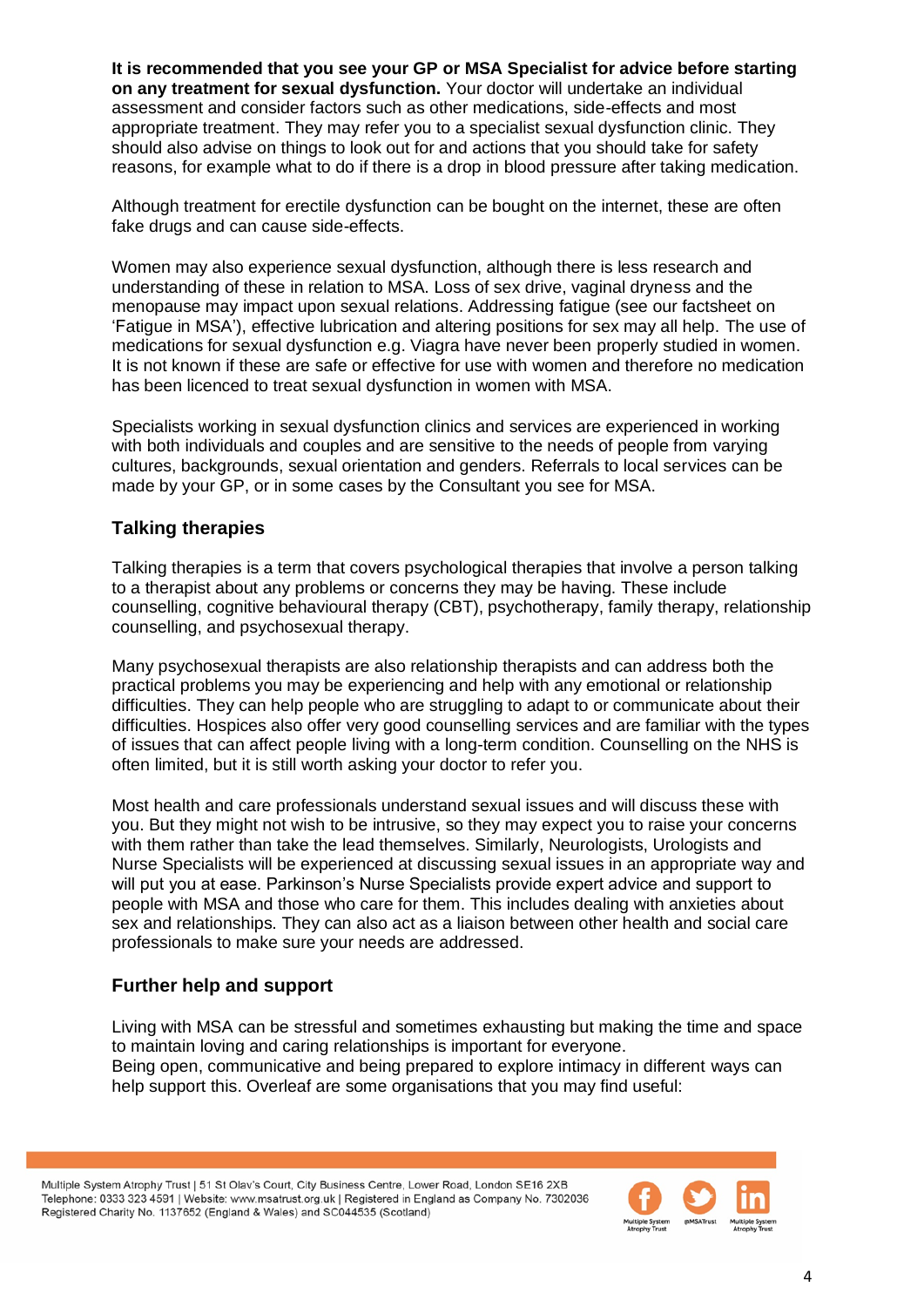College of Sexual and Relationship Therapists **COSRT** PO Box 13686 London SW20 9ZH Telephone: 020 8543 2707 Email: info@cosrt.org.uk [www.cosrt.org.uk](http://www.cosrt.org.uk/)

The Sexual Advice Association Suite 301, Emblem House, London Bridge Hospital, 27 Tooley Street London SE1 2PR Telephone 020 7486 7262 info@sexualadviceassociation.co.uk [www.sexualadviceassociation.co.uk](http://www.sexualadviceassociation.co.uk/)

Relate/Relate NI/Relationships Scotland (England and Wales) Telephone 0300 100 1234 [www.relate.org.uk](http://www.relate.org.uk/) (Northern Ireland) Telephone 028 9032 3454 [www.relateni.org](http://www.relateni.org/) Relationships Scotland Telephone 0845 119 2020 [www.relationships-scotland.org.uk](http://www.relationships-scotland.org.uk/)

Sexual Advice Association Information about sexual difficulties. Helpline 020 7486 7262 [www.sexualadviceassociation.co.uk](http://www.sexualadviceassociation.co.uk/)

United Kingdom Council for Psychotherapy (UKCP) 020 7014 9955 info@ukcp.org.uk [www.ukcp.org.uk](http://www.ukcp.org.uk/) British Association for Counselling and Psychotherapy (BACP) 01455 883 300 bacp@bacp.co.uk [www.bacp.co.uk](http://www.bacp.co.uk/)

Institute of Psychosexual Medicine (IPM) 020 7580 0631 [admin@ipm.org.uk](mailto:admin@ipm.org.uk) [www.ipm.org.uk](http://www.ipm.org.uk/)

### **Further reading**

Enabling romance: a guide to love, sex and relationships for people with disabilities (and the people who care about them) by Ken Kroll, Erica Levy Klein. Published by No Limits